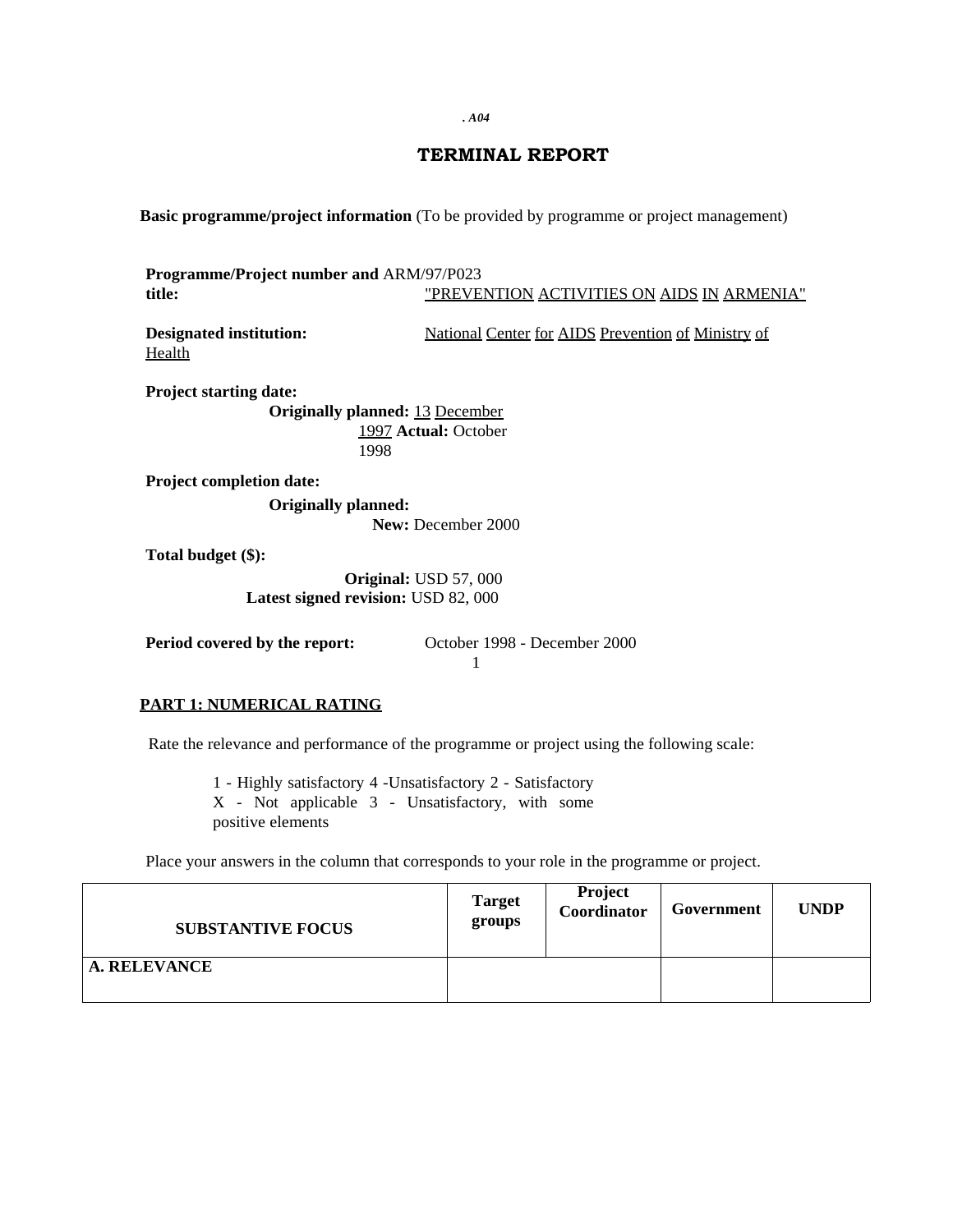| 1. How 1111 QWRI the project to the development                                            | $\mathbf{1}$   | $\mathbf{1}$   | 1              | 1              |
|--------------------------------------------------------------------------------------------|----------------|----------------|----------------|----------------|
| priorities of the country.                                                                 |                |                |                |                |
|                                                                                            |                |                |                |                |
| 2. How relevant is the project to the promotion<br>of sustainable human development among: |                |                |                |                |
|                                                                                            |                |                |                |                |
| (a) to health care workers                                                                 | $\mathbf{1}$   | $\mathbf{1}$   | $\mathbf{1}$   | $\mathbf{1}$   |
|                                                                                            |                |                |                |                |
|                                                                                            | $\overline{2}$ | $\overline{2}$ | $\overline{2}$ | $\overline{2}$ |
| (b) to decision makers on HIV/AIDS                                                         |                |                |                |                |
|                                                                                            |                |                |                |                |
| (c) to the general population                                                              | $\overline{2}$ | $\overline{2}$ | $\overline{2}$ |                |
|                                                                                            |                |                |                |                |
| 2. How relevant is the project to raising<br>awareness on HIV/AIDS<br>y                    |                |                |                |                |
|                                                                                            |                |                |                |                |
|                                                                                            |                |                |                |                |
| (a) among health care professionals                                                        | $\mathbf{1}$   | $\mathbf{1}$   | $\mathbf{1}$   | $\mathbf I$    |
| (b) among teachers                                                                         | $\overline{2}$ | $\overline{2}$ | $\overline{2}$ | $\mathbf{1}$   |
|                                                                                            |                |                |                |                |
| (c) among social workers                                                                   | $\sim$         | $\overline{2}$ | 2              | ,              |
|                                                                                            |                |                |                |                |
| (d) among general population                                                               |                |                |                |                |
|                                                                                            |                |                |                |                |
| 3. To what extent are the target groups being<br>reached by the project:                   |                |                |                |                |
|                                                                                            | $\overline{2}$ | $\mathbf{1}$   | $\mathbf{1}$   | $\overline{2}$ |
|                                                                                            |                |                |                |                |

# <sup>1</sup>11

# **B. PERFORMANCE**

| 1. Using the following indicators, rate the<br>contribution of the outputs to the<br>achievement of the immediate objectives: a/ |  |  |
|----------------------------------------------------------------------------------------------------------------------------------|--|--|
| Raising awareness on HIV/AIDS issues                                                                                             |  |  |
| among:                                                                                                                           |  |  |
| (a) health care workers                                                                                                          |  |  |
| (b) decision makers on HIV/AIDS                                                                                                  |  |  |
| (c) teachers                                                                                                                     |  |  |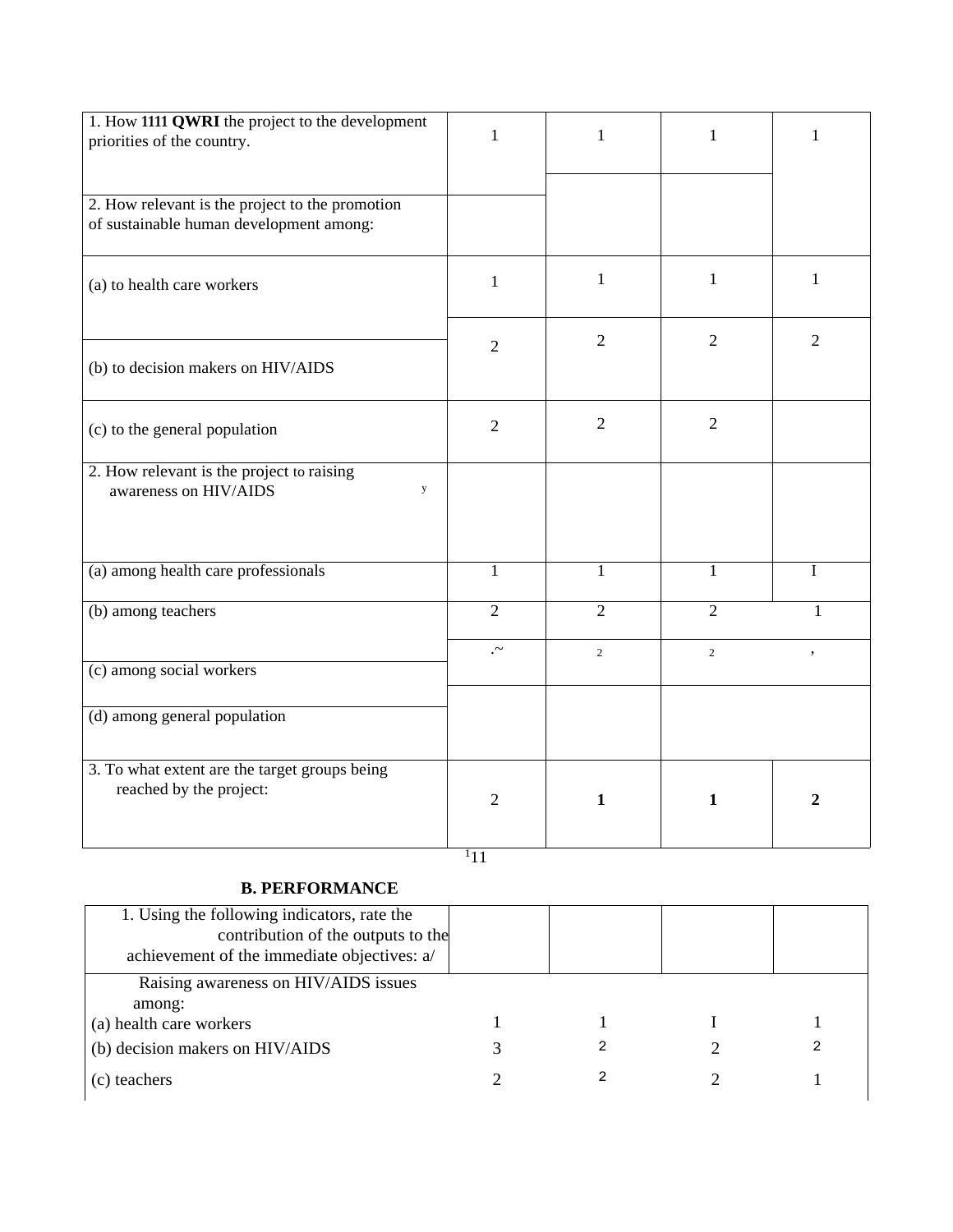| (d) youth                                                                                   |                |                |                |        |
|---------------------------------------------------------------------------------------------|----------------|----------------|----------------|--------|
| (e) general population                                                                      | 3              |                |                |        |
| $\alpha$ . Rate the production $of$ $target$ $outputs.$                                     |                |                |                |        |
| 3. Are the management arrangements of the<br>project appropriate?                           | У              | 2              | $\overline{c}$ |        |
| Are project resources I financial, physical and<br>manpower) adequate in terms of:          |                |                |                |        |
| quantity?<br>(a)                                                                            | 2              | 2              | 2              | 2      |
| (b)<br>quality?                                                                             | 2              | 2              | $\overline{2}$ | 2      |
| 5. Are project r sources being used efficiently<br>to produce planned results?              | $\overline{2}$ | $\overline{2}$ | 2              |        |
| 6. Is the project cost-effective compared to<br>similar interventions?                      | $\overline{c}$ | $\overline{2}$ | $\overline{2}$ | 2      |
| 7. Based on its work plan, how would you rate<br>the timeliness of the project in terms of: |                |                |                |        |
| (a) Production of outputs and initial<br>results"                                           |                |                | $\overline{2}$ |        |
| thi Thrnite $\overline{\mathsf{II}}$ PII%-i $\Gamma$ ;                                      | 2              |                |                | 2<br>1 |

Please indicate your overall rating of the programme or project using the following numbers:

r

**1 -** Highly satisfactory 2 - Satisfactory 3 - Unsatisfactory, with some positive elements 4 - Unsatisfactory 5 - Not applicable

# **Target Groups**

# Project

# Coordinator

#### **Government** I **UNDP**

#### **OVERALL RATING OF THE PROGRAMME OR PROJECT**

2 2 2 **2 I I I**

**a '** The programme or project manager must list the indicators as reflected in the programme support document or *project document or agreed on* by *the stakeholders.*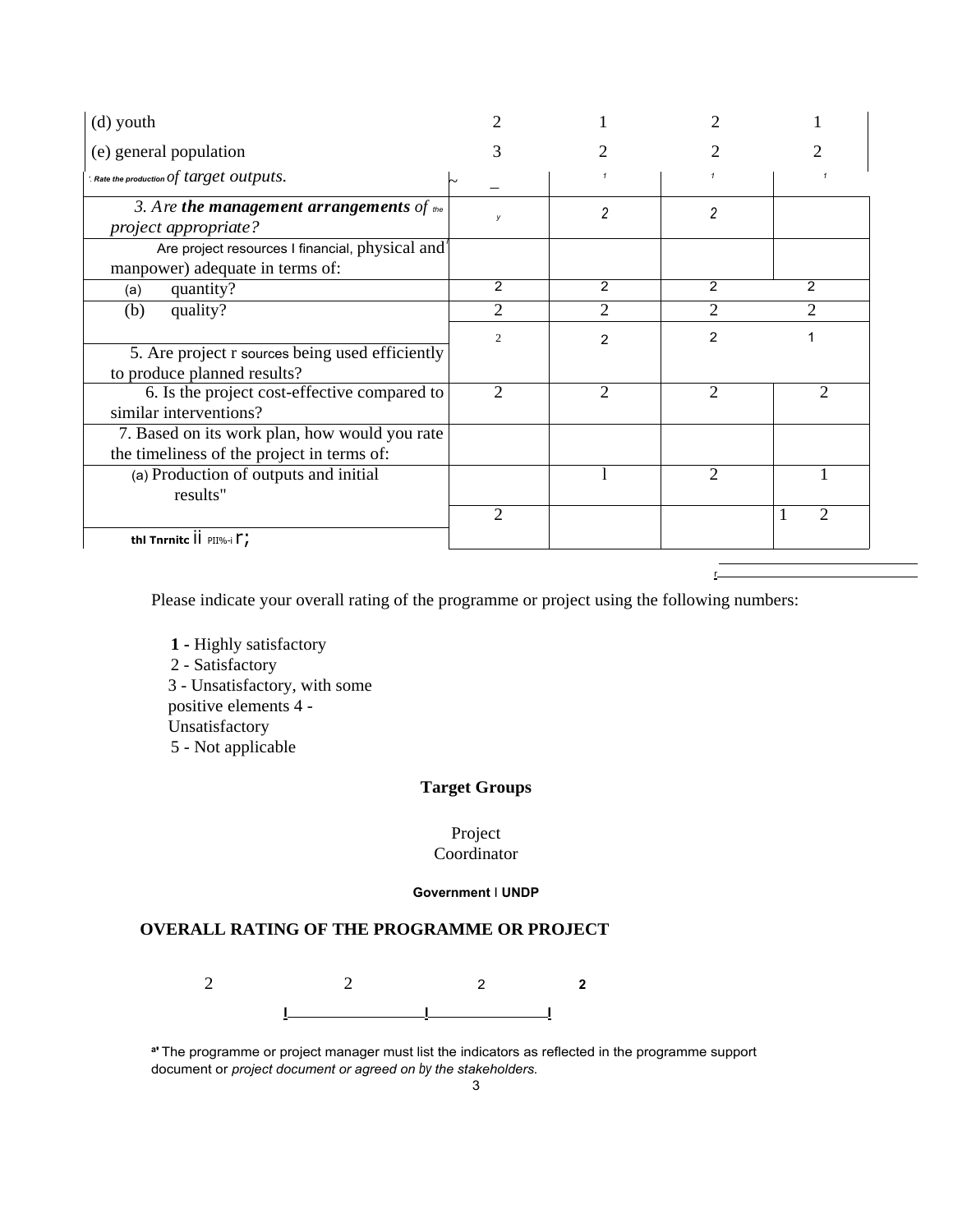#### **PART II: TEXTUAL ASSESSMENT**

1. What are the major achievements of the programme or project vis-a-vis the expected results? Please explain them in detail in terms of potential impact, sustainability of results and contribution to capacity development.

The implementation of the program ARM/97/023 "Prevention Activities on AIDS in Armenia" has been started on November 1998. The preparation of the materials has been started simultaneously in order to have ready materials for World AIDS Day-98. The service for health professionals is established to help them to find the necessary answers to questions concerning HIV/AIDS prevention in the health care facilities, information on HIV/AIDS laboratory diagnosis, clinical care, patients counseling.

The TV Program (45 minutes) was prepared by TV Program "Kartsik" ("Opinion") on the  $1^{St}$ national TV Channel, prepared by Mr. Sergey Yeritisyan, who was also the member of the Parliament. The program is very popular among the population in Yerevan as well as rural area. We consider his participation in the World AIDS Day activities as an important factor for future advocacy in National Assembly of Republic of Armenia in the issue of HIV/AIDS Prevention. The program included interviews with leading specialists in the field of STD, HIV/AJDS Prevention, and Chief Narcologist, STD patient, HIV infected person and IVD user. Number of on-street interviews with young people had been made to determine the attitude of them towards the HIV/ AIDS issue. These interviews alternated with the explanations of the specialists to provide the correct information and formulate the right approach to the problem.

The program had been broadcasted on November 28, 1998 and then repeated several times by the National TV Channel 1 and private TV stations.

Four TV spots have been created with the purpose to promote the health life style. The topics of the TV spots were condom promotion, anti-drug promotion, in commemoration of Freddie Mercury. These TV spots have been pre-tested with the randomly chosen group of people different ages, sex, as well as socio-economic status. The TV spots (total duration 4minutes 15 seconds) have been presented to National TV Channel 1 and private TV stations for broadcasting.

Booklets with ten different topics were designed and printed for distribution. The topics of the booklets are HIV and IVDU, HIV and first medical aid, AIDS: basic facts, condom promotion, Basic facts about Syphilis, Hepatitis B, Chlamidiosis, Herpes Genitalis, Gonorrhea, Trichomoniasis. The total number of printed copies is 50,000

In order to reach the target population these booklets were distributed during all activities dedicated to World AIDS DAY. In addition, large amount of the materials was provided to different youth NGOs for distribution in all Universities of Armenia.

The information folder, especially for mass media, had been created for World AIDS Day. This folder includes UNAIDS documents translated into Armenian, calendar with prevention motto and the set of booklets. Five hundred copies of this folder was distributed during the press conference which launch the information and education campaign and start of activities dedicated to Worlds AIDS Day.

For World AIDS Day we implemented the education campaign with motto "Hour of awareness about HIV/AIDS Prevention". In 12:00 of December 1, simultaneously, in 20 schools of Yerevan and outside of Yerevan (Eghegnadzor, Giumry, Ararat, Aragatsotn, Tavush) the interactive education lessons were started. For implementation of this activity we collaborate with following NGO - **"People for Healthy lifestyle", " Scientific Association of Medical Students", " Red Cross Society of Armenia".**

Moreover, printed materials were provided to all government and non-government organizations, which conducted the health education activities in Armenia.

An agreement was signed for cooperation with UNDP project "Integrated Support to Sustainable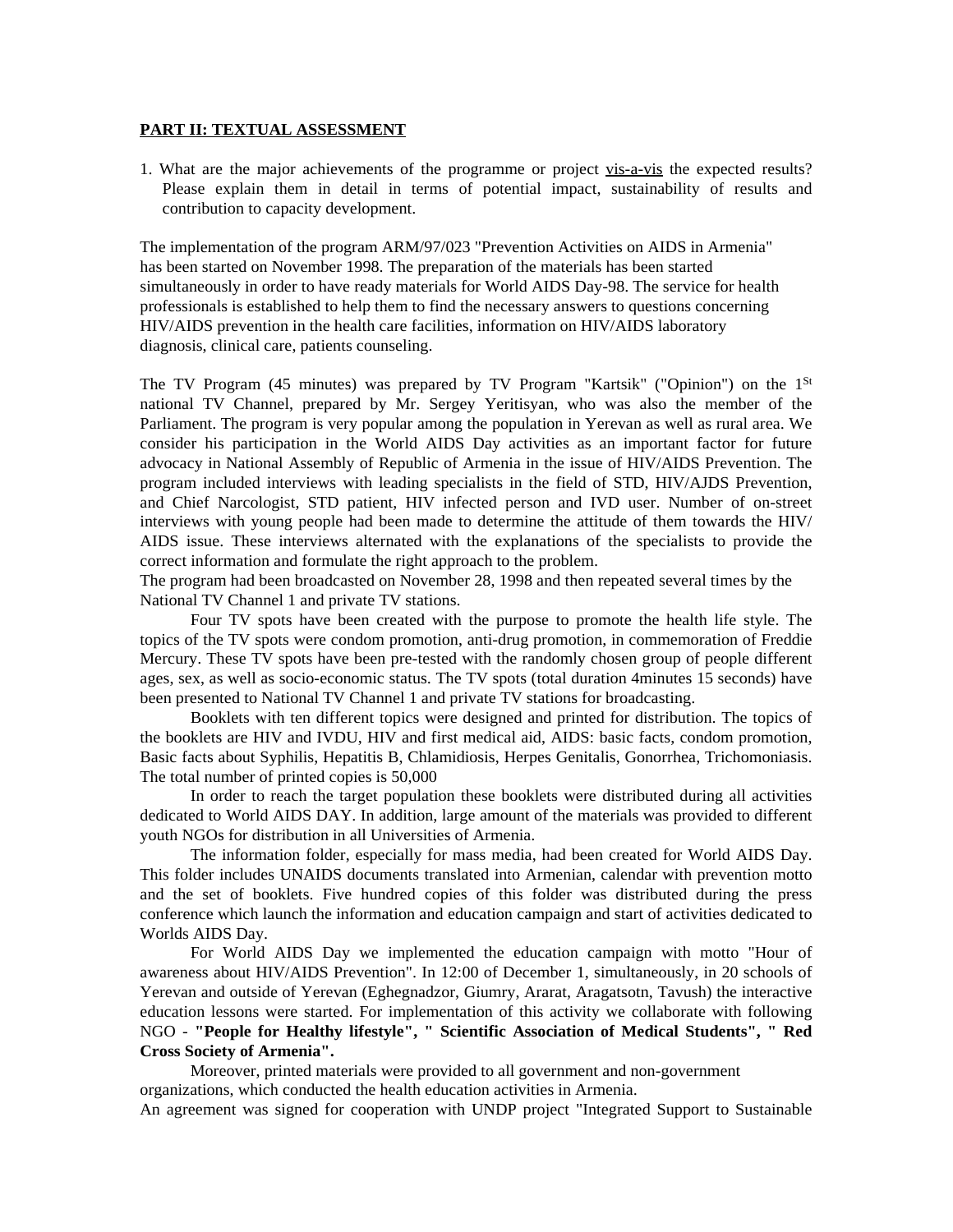Human Development". In the frame of this project socio-economic and development consequences of HIV/AIDS epidemic were presented in the regions were the project implemented activities. This training was planned mainly for the staff of Mayor's Office of regions of Armenia.

4

Printed materials also provided to First Aid Teaching Center of Red Cross Society of Armenia with purpose to distribute then in the remote sites of Armenia where this Center conducted the education activities. Most health care providing centers and hospitals received our materials ( STD Centers, Antenatal Clinics etc.). All attendees of National Center for AIDS Prevention, independent of the purpose of their visit, received printed materials.

ARM/97/023 project reveived cost charing by UNICEF (\$5,000) for TV prpoduction targeted to youth and by **"World AIDS Foundation"** (\$20,000) for the training programme in the regions. conducted in 10 marzes (regions) of Armenia by the support of **"World AIDS Foundation".** Medical professionals from different institutions and different levels including infectionists, general practitioners, gynecologists and nurses deal-ing with high risk behavioral groups will be invited for training. The close collaboration with **"Latter-Day Saint Charities" (Armenia)** organization is established. They support our Center with medical books, laboratory supplies. fruitful collaboration between the **"Peace Corps" (Armenia),** Ms. Sylva Etian, Country Director and National Center for AIDS Prevention is established. They are proceeding the health education program in schools and include the HIV Prevention component in their program.

2. What factors affected the achievement of programme or project results?

There was a minimal risk regarding the actual improving the capability of the National Center of AIDS Prevention and provision of education/information programme. The actual implementation of the programme, due to various reasons., took more time than it was foreseen in the project.

3. What lessons (both positive and negative) can be drawn from the experience of the programme or project?

Seminars for Head Physicians of Hygiene Antiepidemiological Surveillance Stations, Epidemiologists, Infectionists Dermatovenerologists, Narcologists and Laboratory Doctors as well as general practitioners, gynecologists and nurses dealing with high-risk groups were conducted in Yerevan and in all Marzes. Video production was produced and covered by local TV channels. Informational materials were published for different groups at high risk of HIV infection. However, the seminars as well as publications and promotional materials have not been produced without technical assistance of the project and other international assistance and were mostly depending on the financial assistance of donor community. Moreover, the target groups did not include the military and individuals in penitentiary institutions.

4. What are the views of the target groups with regard to the project? Please note any significant genderbased differences in their views.

The target groups (both groups at high risk of HIV infection and health care professionals of different levels) were of opinion that provision of information on HIV-related issues as well as seminars for health care workers must be of periodic character.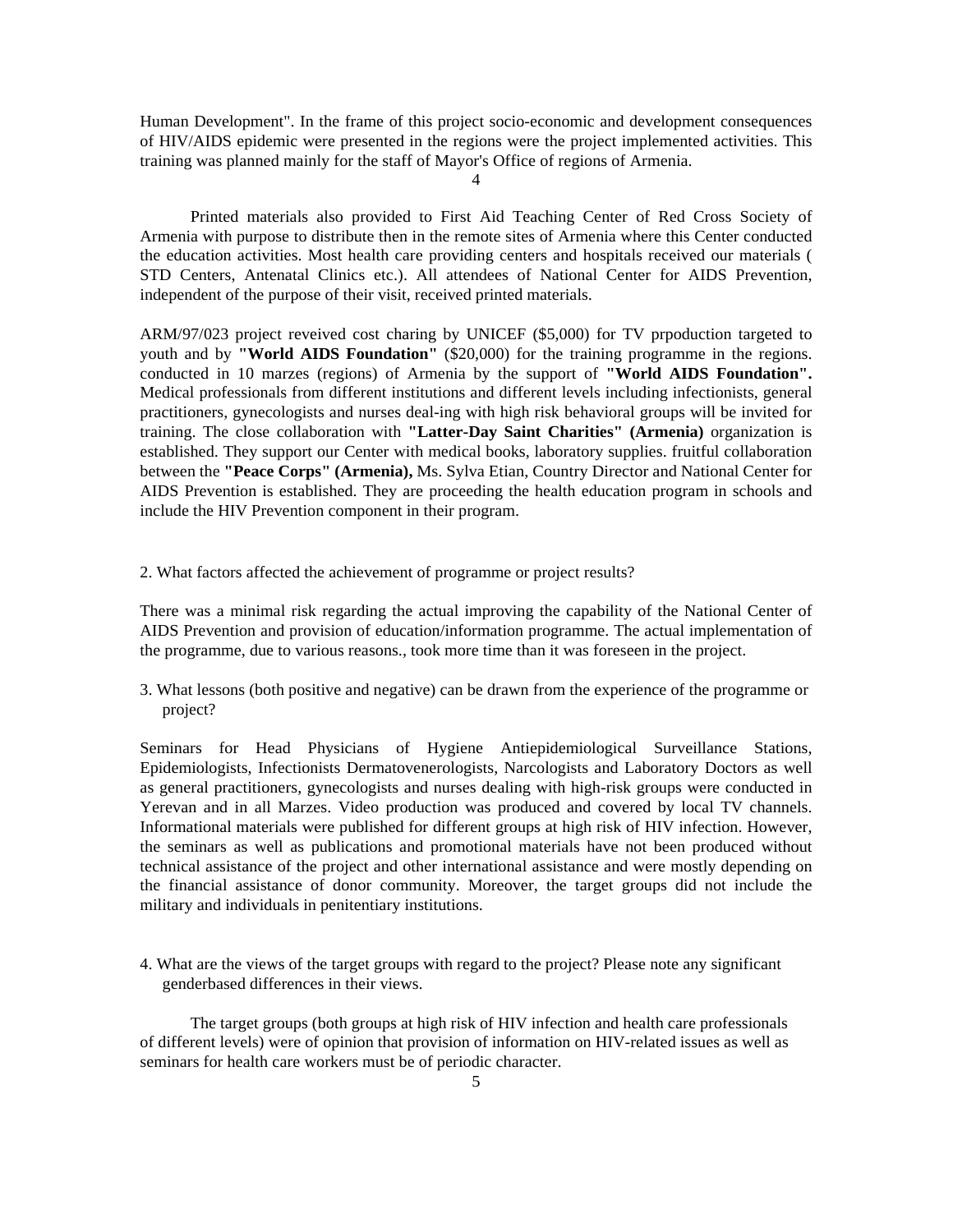5: If the project has been evaluated, what is the implementation status of the recommendations made by the evaluators?

*A project terminal report was prepared for consideration at the terminal tripartite review meeting. It was prepared in advance to allow review and technical clearance by the executing agency one month prior to the terminal tripartite review in order to incorporate appropriate comments.*

6. What activities or steps do you recommend as follow-up to the project?

- *• Publishing of information materials for different risk groups.*
- *• Creation and broadcasting of TV and radio spots directed to target groups.*
- *• Regular broadcasting of radio and TV programmes on HIV/AIDS prevention focused on different population groups.*
- *• Creation and broadcasting of television and video films aimed at raising public awareness on HIV/AIDS-related issues as well as sexual and moral education of youth.*
- 7. Provide any other information that may further support or clarify your assessment of the programme or project. You may include annexes, as you deem necessary.

#### **For Target groups:**

Name: Anahit Muradyan Title: Chief Specialist, Ministry of Education

Signature:  $\text{if } 1 \text{.} \text{Mf}$  Date: 2 0  $\text{-}k4''R$ , 8 o  $\text{-}k$ 

#### **For the project management:**

Name: Samvel Grigoryan Title: Director of the National Center for AIDS Prevention Signature:

Date: 22 *~,(AA( 0 o 1*

**For the government:** Name: Vladimir Davidvants Title: Slate Chief Sanit; y ~ Doctor

Signatur  $\sim\sim$ 

For UNDP: Name: Katica Cekalovic Title: UN Resident Coordinator UNDP Resident Representative

Date:

22 June 2001

S gnature:<br>stree Capel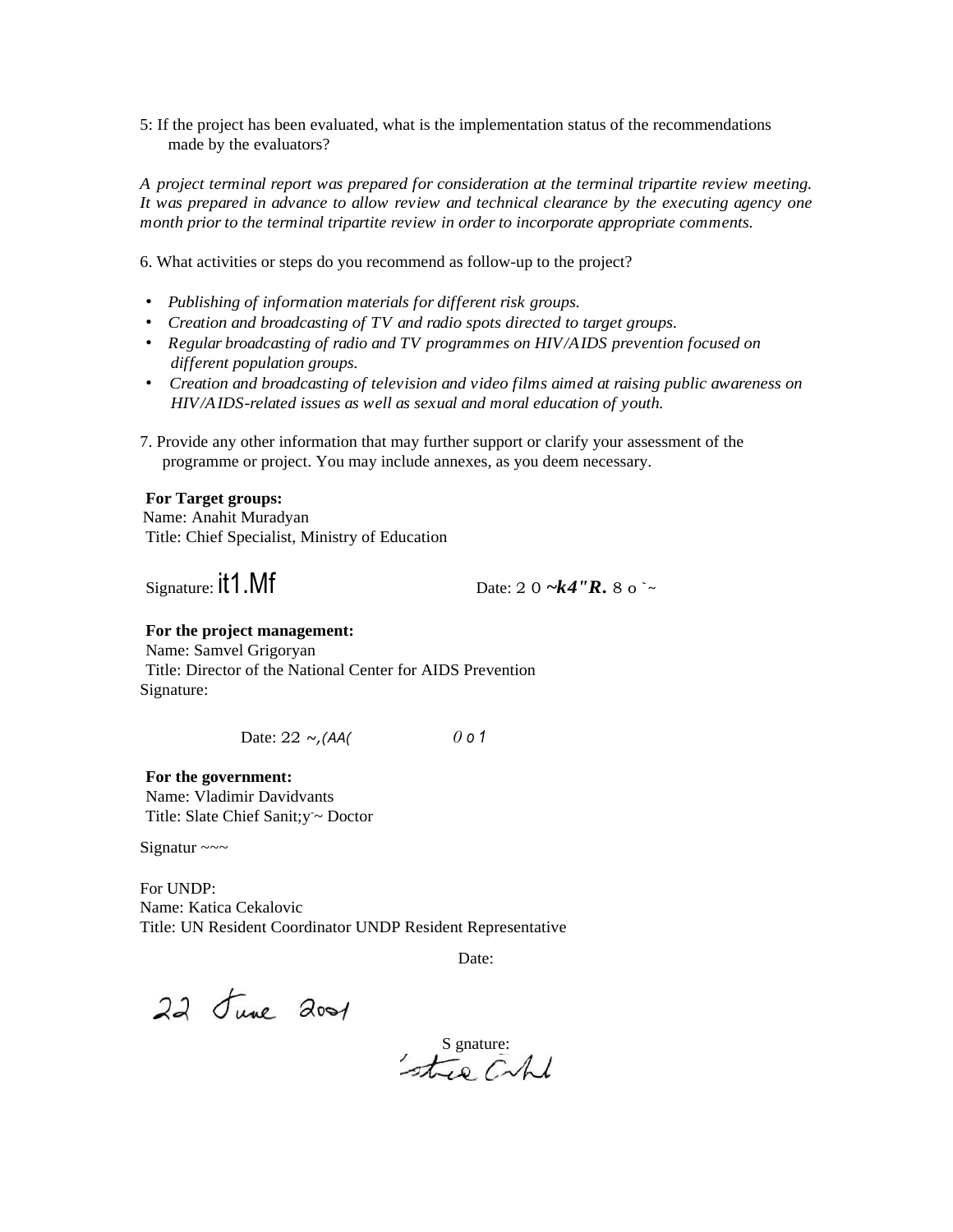Date:  $^{2.7}$ ;/ u \_ ?ocz,/



# **PART III: Programme/pro<sup>j</sup> ject summary table**

| <b>Progr.imme</b> err pruuject title<br>and number: | 1Rnl'+U7.P023 "PRFVI-.N FIO.?N ,ICTIVITIES<br>ON AIDS IN ARMENIA" | <b>Management arrange</b>                      |
|-----------------------------------------------------|-------------------------------------------------------------------|------------------------------------------------|
| <b>Designated institution:</b>                      | <b>National Center for AIDS Prevention</b>                        | <b>Period covered: Octobe</b><br>December 2000 |
|                                                     | <b>OVERALL ASSESSMENT</b>                                         |                                                |

*The project was very relevant to providing assistance to the National Center for AIDS Prevention ( NCAP) of the Ministry of Health in the implementation of Information/Education Program directed to the general population, health care workers as well as decision makers on HIV/AIDS and means of prevention through publications on HIV/AIDS prevention.*

*The overall development objective of this project is to prevent HIV epidemic in the country through improving capacity of the National Center for AIDS Prevention, to raise awareness on HIV/AIDS amongst health care professionals, teachers, social workers and the population in general. The immediate objectives of this project were the following: to improve the capacities of the National Center of AIDS Prevention through the creation of the Training Center, the provision of large training program for health care professionals, including staff of the Center, health care professionals of different levels, teachers and social workers and key responsible persons, implementation of education and broadcasting program. A review of the outputs and the status of the immediate objectives, as well as the current practices indicate that the UNAIDS/UNDP/WAF support has hel; red to implement the Information/Education Program focused on the general population, health care workers as well as decision makers on IIIIV/AIDS.*

| <b>Budget</b>     | <b>Estimated expenditure</b> | <b>Delivery</b> |  |
|-------------------|------------------------------|-----------------|--|
|                   |                              | (% )            |  |
|                   |                              |                 |  |
|                   |                              |                 |  |
|                   |                              |                 |  |
|                   |                              |                 |  |
|                   |                              |                 |  |
|                   |                              |                 |  |
|                   |                              |                 |  |
|                   |                              |                 |  |
| <b>USD 82,000</b> |                              | 100%            |  |
|                   |                              |                 |  |
|                   |                              |                 |  |
|                   | $(\$'000)$                   | $(\$'000)$      |  |

**SUMMARY OF RESULTS**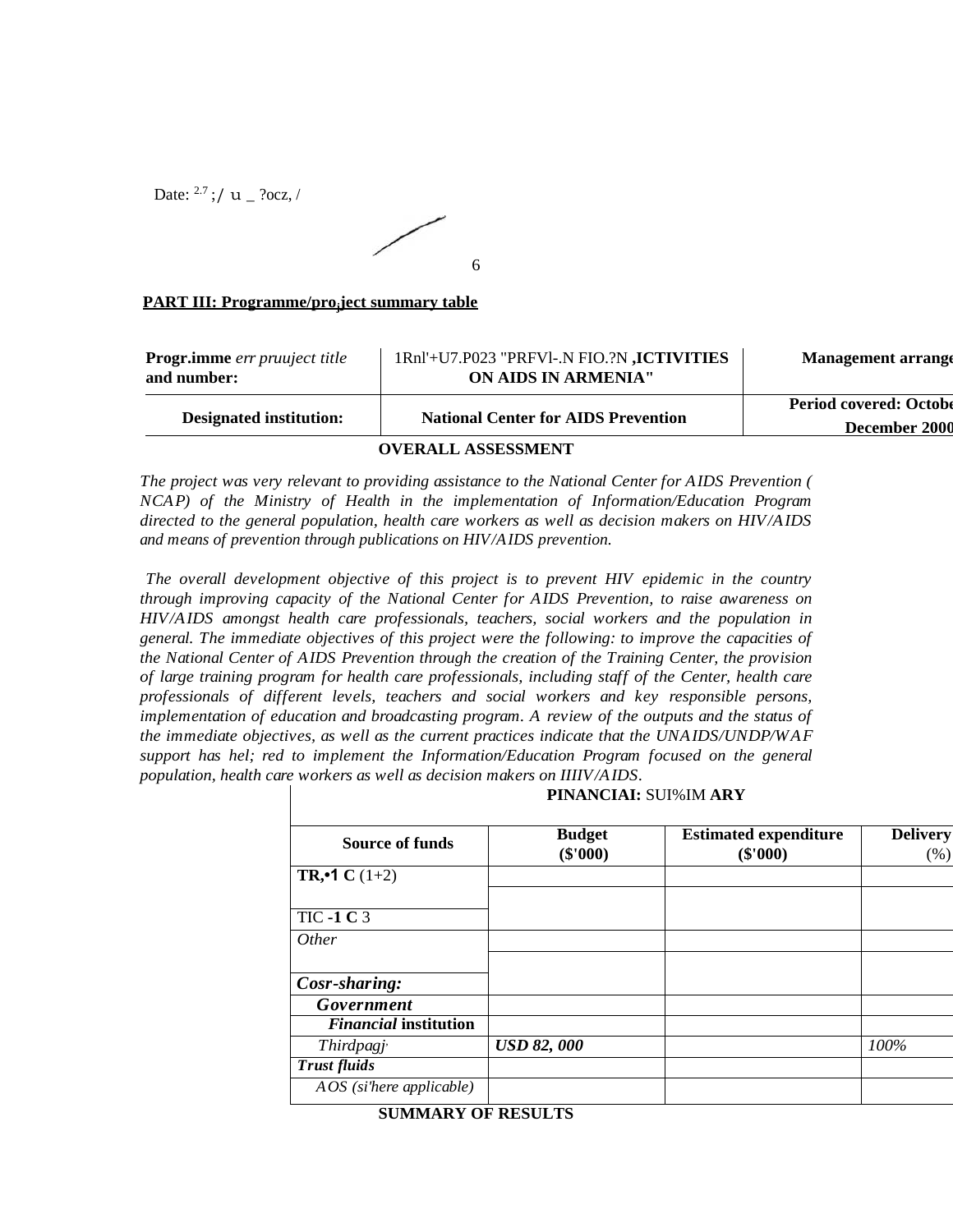#### Pi **u+'.ralltn1t support objectives (PSOs) or Ir unediaIe (** )hjecIt, **e.sIndieaitrrrs**

**Achievements Obj. 1**

**Obj.** 2

To improve the capacities of the National Center of AIDS Prevention through the creation of the Training Center.

The provision of large training program for health care professionals, including staff of the Center, health care professionals of different levels, teachers and social workers and key responsible persons

*The appropriate room in the Center was renovated. Four personal computers were procured. The UNAIDS Best Collection materials, WHO materials on HIV/AIDS prevention, available in the Center as well as the materials prepared and printed in the Center have been put in this room. Also the materials of "Info-AIDS" which are available on the diskettes were installed in the computer for public use purpose. The service for health care professionals is established to help them to find the necessary answers to questions on HIV/AIDS prevention in the health care facilities, information on HIV/AIDS laboratory diagnosis, clinical care, patients counseling. The training seminars in 10 hospitals of Yerevan were organized for health care professionals front different institutions and different levels including infectionists, general practitioners, gynecologists and nurses dealing with high-risk groups. The number of lectures was conducted in the Colleges and Medical University for students. The seminars for medical doctors from different hospitals were organized. 11 seminars (300 participants) were held for Head Physicians of Hygiene Antiepidemiological Surveillance Stations, Epidemiologists, Infectionists Dermatovenerologists, Narcologists and Laboratory Doctors in Kapan, Gyumri, Yerevan, Ararat, Vanadzor, Gavar, Goris, Idjevan, Megri, Hrazdan, Ararat.*

#### **Obj. 3**

Implementation of educatt.+n ;in.1 l' .ulra,ciintii prt}gntnt.

*The TV Program (45 minutes) and four TV spots (total duration 4 minutes 15 seconds) were created were prepared and broadcasted on National TV Channel I and private TV stations. Booklets with ten different topics (HIV and IDU, HIV and first medical aid, AIDS: basic facts, condom promotion, Basic facts about Syphilis, Hepatitis B, Chlamidiosis, Herpes Genitalis,*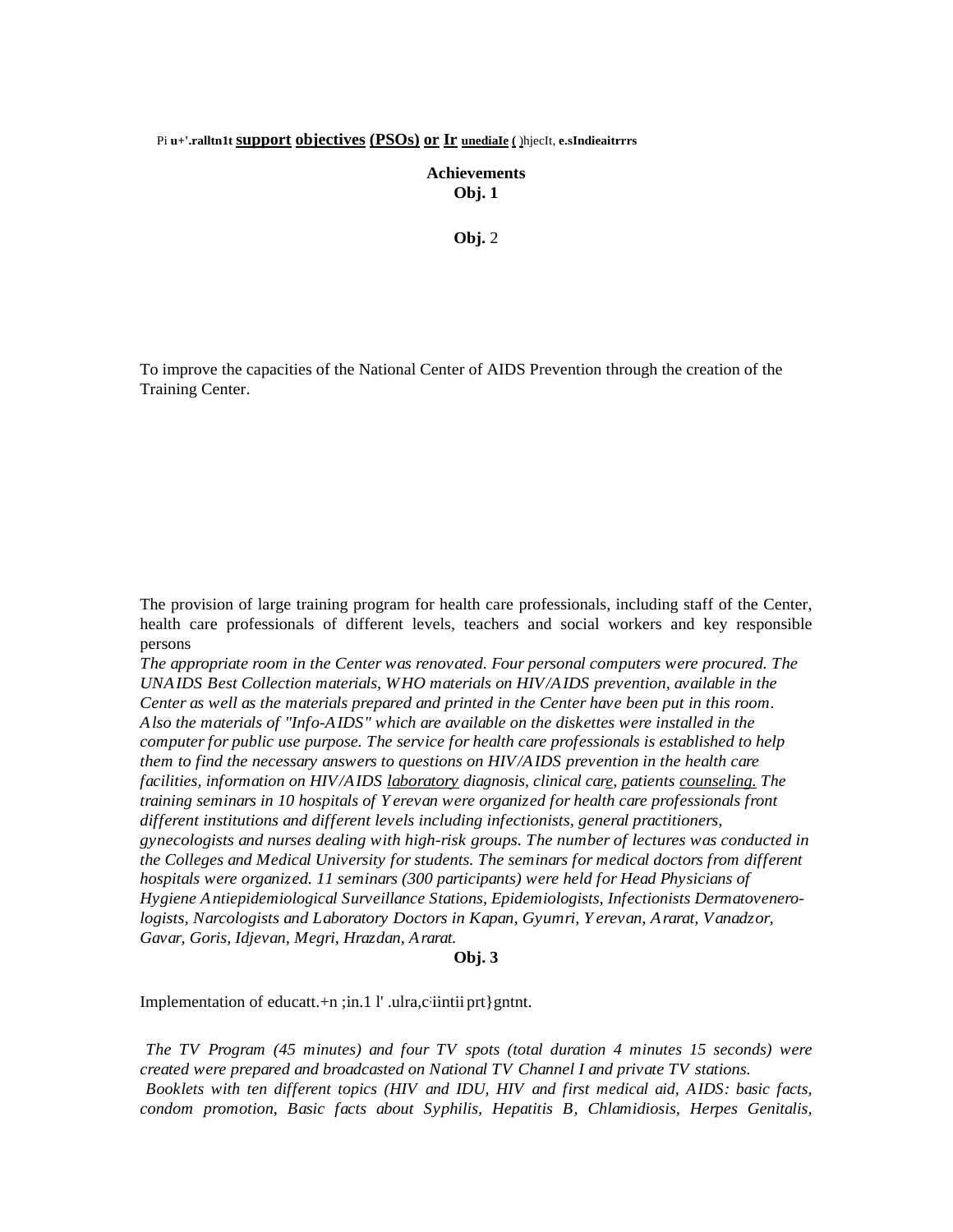| Gonorrhea, Trichomo-                                                                                                                                                                                                                                                       |                                                                                                                                                                                                                                                                                                                                                                                                                                                                                                                                                                                                                                                                                                                    |  |
|----------------------------------------------------------------------------------------------------------------------------------------------------------------------------------------------------------------------------------------------------------------------------|--------------------------------------------------------------------------------------------------------------------------------------------------------------------------------------------------------------------------------------------------------------------------------------------------------------------------------------------------------------------------------------------------------------------------------------------------------------------------------------------------------------------------------------------------------------------------------------------------------------------------------------------------------------------------------------------------------------------|--|
|                                                                                                                                                                                                                                                                            | niasis) were published and distributed during all<br>activities dedicated to World AIDS DAY. Large amou<br>of the materials was provided to different NGOs for<br>distribution in all Universities of Armenia. The tota<br>number of printed copies is 50, 000.<br>Printed materials re also provided to First Aid<br><b>Teaching Center of Red Cross Society of Armenia</b><br>health care centers (STD Centers, Antenatal Clinic<br>etc.) and hospitals. All attendees of National Center j<br>AIDS Prevention, independent of the purpose of the<br>visit, received printed materials.                                                                                                                          |  |
| <b>Output targets</b>                                                                                                                                                                                                                                                      | <b>Achievement of outputs</b>                                                                                                                                                                                                                                                                                                                                                                                                                                                                                                                                                                                                                                                                                      |  |
| To improve the capacities of the National Center of<br>AIDS Prevention through the creation of the Training<br>Center.                                                                                                                                                     |                                                                                                                                                                                                                                                                                                                                                                                                                                                                                                                                                                                                                                                                                                                    |  |
| Equipped Training Center with library, computerized<br>database and information channel for health<br>professionals, educational modules for health<br>professionals of different levels and module for health<br>education/information activities for general population. | Procurement of computer, scanner, establishment of accus<br>Internet.<br>~ Establishment of "AIDS Line" and "AIDS Base" compute<br>program to improve access to HIV/AIDS related informatio<br>medical professionals.<br>~ Development, design and publication of educational buc<br>brochures, training modules and visual materials.<br>~ Creation of audio-video clips for broadcasting.<br>$\sim$ Establishment of "Hot Line" to provide population wi<br>appropriate consolations on different aspect of HI VIA<br>including psychological counseling, safe sex behavior, inform.<br>on available services etc.<br>$\sim$ Procurement of equipment and publications (books, journals<br>necessary for library |  |
|                                                                                                                                                                                                                                                                            |                                                                                                                                                                                                                                                                                                                                                                                                                                                                                                                                                                                                                                                                                                                    |  |

### **Obj. 2**

## **Output 01**

### UN.3

The provision of large training program for health care professionals, including staff of the Center, health professionals of different levels, teachers and social workers and key responsible persons.

Trained staff in National Center for AIDS Prevention, including 5 doctors, 4 nurses and psychologist, 50 medical professionals from different medical institutions of Yerevan and marzes, group (100) of trainers who will be able to provide necessary i i l , nnation and educati, in activity